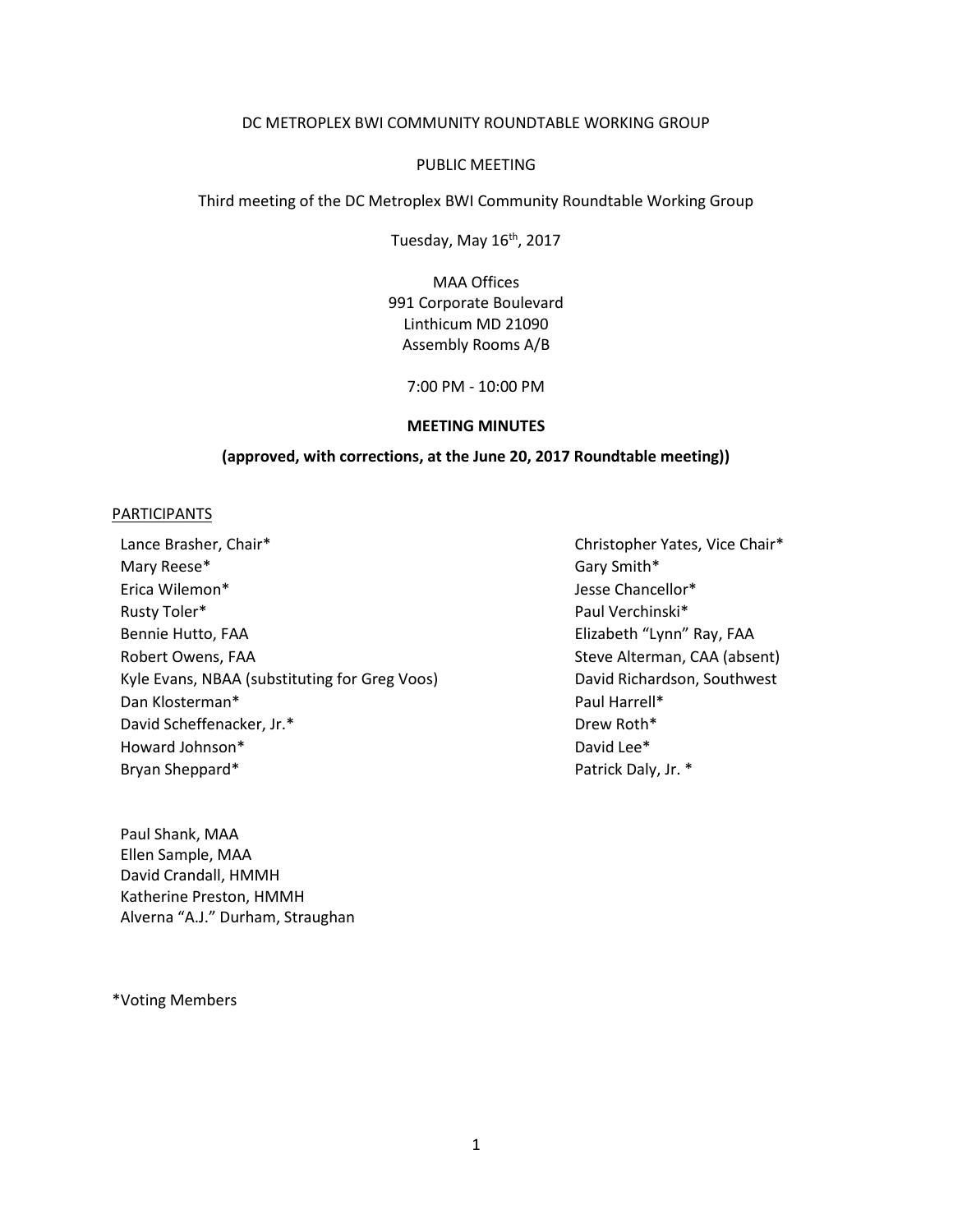# MEETING MATERIALS (APPENDED)

The following materials were sent to participants in advance:

- May 16, 2017 Meeting Agenda
- Draft Meeting Minutes from April 18<sup>th</sup>, 2017
- Letter from Governor Hogan to FAA Administrator Huerta Re: Roundtable Resolution to Revert to Pre-DC Metroplex/NextGen Procedures
- $\blacksquare$  Letter from FAA to the Roundtable in response to the Roundtable's March 21st resolution

Displayed at meeting:

FAA presentation

## **Introductions**

Mr. Lance Brasher (Chair) welcomed the members to the third meeting. Mr. Paul Shank made administrative announcements.

# **Review of April 18th Minutes**

Mr. Paul Verchinski made the motion to approve the meeting agenda. Mr. Paul Harrell seconded, and the agenda was approved.

Mr. Verchinski made the motion to approve the April 18<sup>th</sup> 2017 meeting minutes. Mr. Rusty Toler seconded. Minutes from the last meeting were approved.

## **Public Comment**

Attendees in the audience were given the opportunity to provide comments. Mr. Brasher explained the process. Speakers will be called upon in the order in which they signed in to the meeting, and each speaker will have three minutes for remarks. If there is time left after all the speakers have been called upon, Mr. Brasher indicated the floor would be open to other individuals. The following statements came from residents:

Ron Pusloskie, Elmhurst, Severn MD – Mr. Pusloskie stated he has lived at his address for 29 years and that he was involved with FAA in the past regarding Stage 2 phase-outs and FAA listened. [editorial note: "Stage 2" is reference to FAA aircraft noise certification as described in regulations 14 CFR Part 36] The flight path changes have made life very hard in his neighborhood. He stated that he had a noise monitor at his house before. He asked what model(s) and what dates FAA used to predict noise during the Metroplex development process, and asked if the Airport Noise Zone model is outdated.

Mr. Pusloskie also stated that planes fly over his home later than 11pm at night. He has requested flight data from May 1 – 16 but hasn't received it.

He stated that it is unacceptable that we can't go back. With modern technology, you should have more flexibility not less.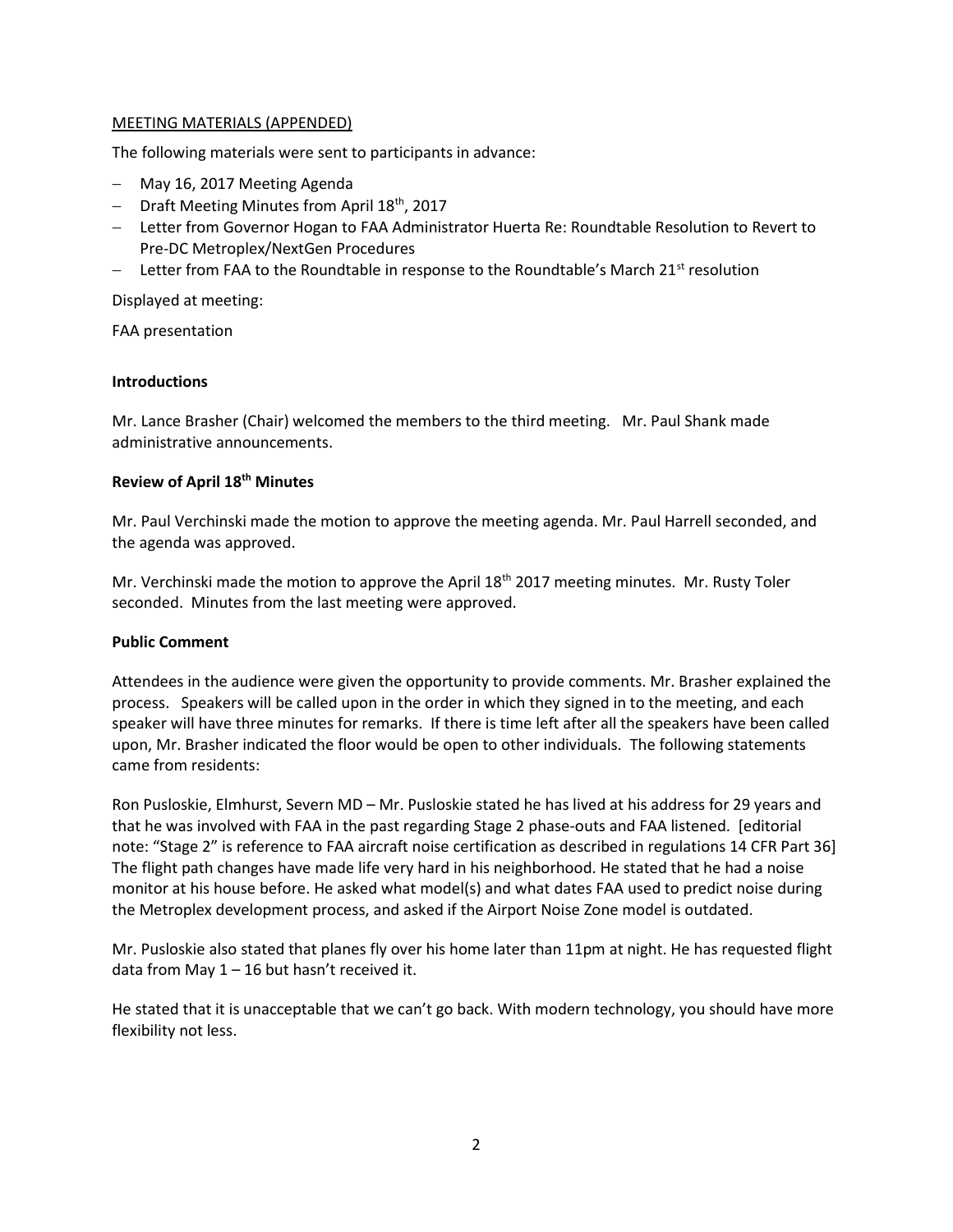Jimmy Pleasant, Ellicott City, MD – Mr. Pleasant noted that FAA had TERPZ4 in place in 2014, but then went to TERPZ6, and asked why this waypoint had changed. He also asked if it qualified as an action under FAA NEPA Order 1050.1. He noted there was no study on this change from TERPZ4 to TERP6.

Vicki McMillan, Hanover, MD (Harmans Woods)– Ms. McMillan stated that she bought her home 6 months ago, and did her due diligence prior to purchasing the home. She did not notice airplane noise prior to moving in, but now it has been difficult. It has impacted her economic well-being and health. She requested that policy makers think about her economic situation.

Ronald McMillan, Hanover, MD (Harmans Woods)– Mr. McMillan reiterated what his wife stated and noted that they bought their home after performing their due diligence and made the decision for his wife's health. He stated that since December 2016 and February/March 2017, flight patterns have changed dramatically. The evening of the meeting between 5-6pm, 14 planes flew over their neighborhood. He noted that a common justification for Metroplex procedures is that they save fuel, but because fuel costs have been going down, the corporations are getting even greater benefit at the expense of the community.

Austin Holley, Shipley's Choice, Millersville MD – Mr. Holley stated that the noise was so loud at his home that his 6-year old son doesn't want to play outside. He noted that in 2014 he spent a lot of time at home recovering from surgery and was outside a lot, and did not have the noise problem then. He can't play with his son outside because the noise is so loud. He mentioned aircraft from British Airways, Atlas and FedEx, and noted that arrivals are the problem in his neighborhood. He played a recorded audio of multiple arriving aircraft flying over his house on April  $17<sup>th</sup>$  of this year.

Robert Baldree, Parkwest, Glen Burnie, MD – Mr. Baldree expressed concern that the aircraft are coming every 10 – 30 seconds, and that going inside does not provide any relief because the noise is just as loud inside. The planes start as early as 5am and continue until 11pm and it disrupts sleep.

Laura Donovan – Ms. Donovan stated that helicopters are also a problem, and recently there was a squadron of military aircraft that flew overhead. She started sleeping on the first floor of her residence but that hasn't offered relief. She doesn't believe sleeping in her basement will help either. She stated that she would move but it would separate her family if she moved.

Christina Hoffman, Severn, MD – Ms. Hoffman stated that she has been living in Severn since 1992, and that aircraft used to fly overhead only once in a while. Now she can hear arrivals every 30 seconds to 2 minutes. She measured the sound outside her home at 80 dB. She also noted that this situation is causing anxiety, and the noise is just as bad at her place of work in Columbia MD. In addition, she stated her concerns that the aircraft were flying at very low altitudes.

Chilton Hoffman, Severn, MD – Mr. Hoffman reiterated what his wife Christina stated, and noted that his neighborhood used to be a nice place to live until the flight paths changed and destroyed the neighborhood.

Drew Breittholz, Severna Park, MD (Swan Point)– Mr. Breittholz stated that he gets aircraft flying overhead every 30 seconds to 1 minute. He also noted that there are many other people that are affected that couldn't attend the meeting. He stated that FAA should realize that for every person in here (at the meeting) there were many more neighbors, 40 to 50, that could not make it. He stated that when he moved in Runways 10-28 was closed so he wasn't aware of the noise problem, but now it is worse. He expressed concern about the flights at night, and stated that the noise measures between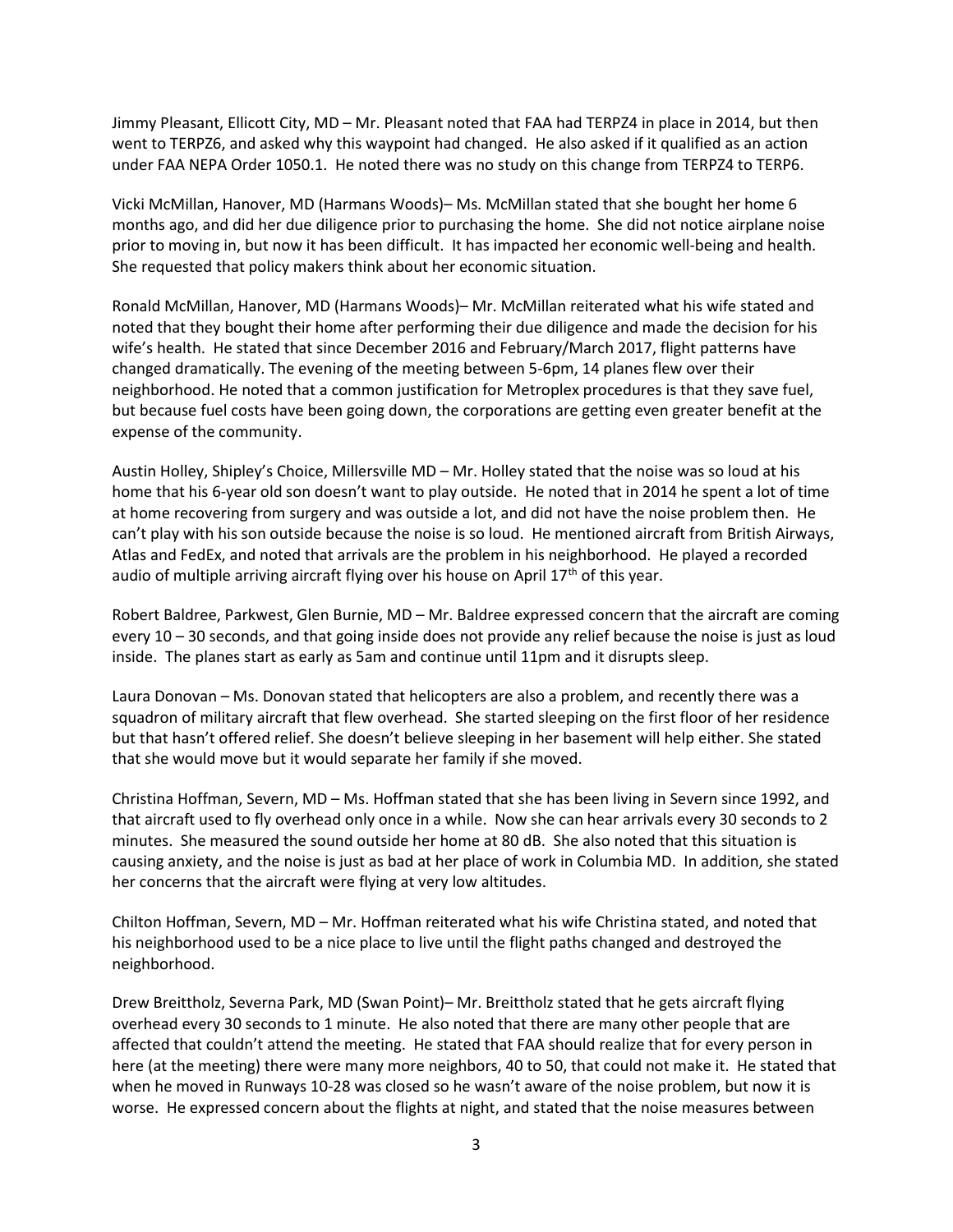80-90 dB in his home even with new windows. He expressed concern over the timeline to get some fixes from FAA.

Nagarajan Pattabiraman, Oxford Square, Hanover, MD – They moved to Oxford Square when Runway 10-28 was closed. He expressed concern over the noise, the night flights, and the altitude. A new middle school is open and elementary school is still under construction (Open in fall). The children will be impacted by this noise. Flights are running throughout the night and the noise wakes us up out of our sleep. Has a phone app that measures 80 to 90 dB. Some modifications can be done to help. He stated that two years is too long to wait for changes.

Debbie Wellons, Linthicum, MD – Ms. Wellons stated that she used to live in Severn and then moved to Linthicum specifically to avoid aircraft noise, because at the time the flight paths were not overhead. She expressed concern that economic impact to community members, especially those that bought homes before NextGen was in place. Ms. Wellons stated that the low altitude was part of the problem and urged the FAA and the roundtable to consider addressing the altitude. She mentioned that she did not know about the meeting until she heard about it on the news and said she didn't think the Roundtable's meetings had been publicized enough.

D.W. Chan, Crofton, MD– Mr. Chan stated he was the president of his homeowners association and is representing many of his neighbors. Has lived in his neighborhood 10-12 years and has not had a noise problem until recently, but now flights start as early as 6 am. He asked if there was any chance that post Metroplex implementation could cause the abrupt change?

Kimberly Gust, Arnold, MD – Ms. Gust reiterated that low altitudes were a problem, and that if this is the case and it is a local issue with the tower, then the problem should be able to be fixed locally without the need for FAA headquarters. She lives 14 nautical miles out from airport. There are flights at altitudes of only 1,800 feet and they should be at 5,000 feet where she lives.

Scott Wright, Severn, MD (near Telegraph Rd.)– Mr. Wright reiterated what all the other speakers said regarding concerns over concentrated flight paths, low altitudes, and hearing more engine thrusts when aircraft should be on a glide path.

Mr. Brasher asked David Richardson (Southwest Airlines) if they were realizing any fuel savings from these new procedures. Mr. Richardson replied that in this case they were not, although he doesn't have specific data. He offered to bring specific data back next month on this point. He stated that there are other reasons beyond fuel savings for these procedures however such as safety. Mr. Brasher then requested the FAA to begin their presentation on their efforts and proposal to address the Roundtable's resolution to revert to pre-DC Metroplex/NextGen flight paths and procedures.

# **FAA Presentation on Roundtable Resolution to Revert to Pre-DC Metroplex Flight Paths and Procedures**

Ms. Elizabeth "Lynn" Ray began the FAA portion of the meeting by discussing a number of "IOUs" that the FAA owed to the Roundtable. The first was a written response to the group's resolution to revert back to pre-NextGen flight paths. Ms. Ray indicated that the agency has recently provided written responses to a number of organizations, elected officials, and the Roundtable as of today. A copy of the FAA letter to the Roundtable was handed out at the meeting. The FAA had only just received a letter from Maryland Governor Hogan on Monday, May 15<sup>th</sup>, regarding the Governor's support for the Roundtable's resolution, and thus FAA has not formally responded to that letter yet.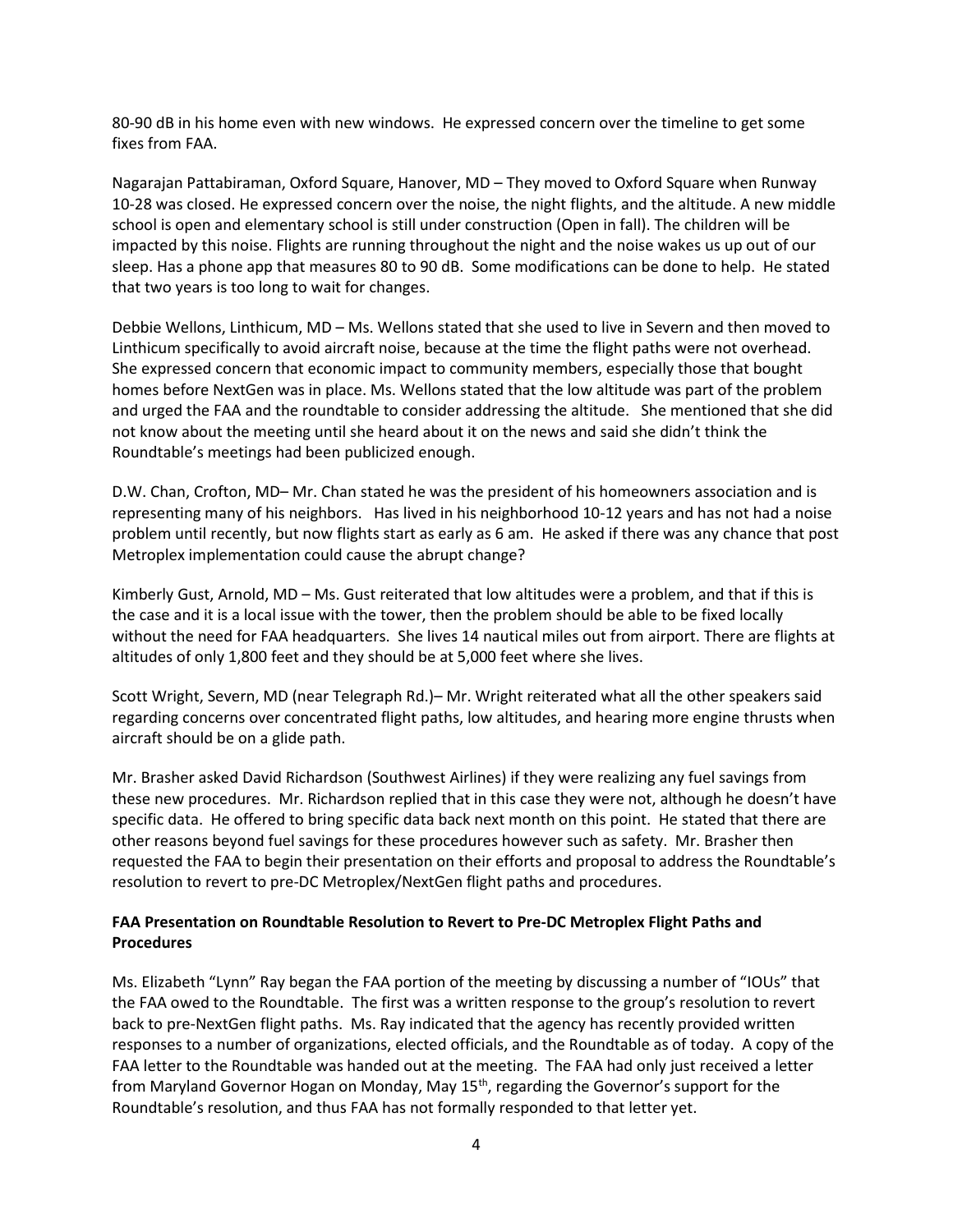With regards to FAA response to the Roundtable's resolution, Ms. Ray stated that the problem with reverting back to old flight procedures "immediately" is that those procedures are not in the airplane computers any more. They need to be recreated. She then stated that their focus would be on departures from Runway 28 and Runway 15R, and arrivals to Runway 33L based on feedback from the prior meeting. She noted that Robert Owens will be the future main point of contact to the Roundtable from the FAA, but that Lynn and others will continue to provide support.

FAA is still working to provide meaningful responses and consolidated comments from the October 2016 community meeting; the agency had to first remove all publicly identifiable information. The FAA will provide the consolidated comments and responses from the October meeting to the Roundtable next month.

The Post-Implementation Report from the DC Metroplex has been sent to MAA staff and Roundtable leadership, and FAA will present the contents of that report at a future meeting of the Roundtable.

Ms. Ray gave an overview of the Instrument Flight Procedures (IFP) development process and stated that work is currently being scheduled out to 2019. The FAA has prioritized work related to BWI and the Roundtable, however, so the FAA has already scheduled place-holders for the development of these future procedures. In response to a question from the Roundtable, Ms. Ray explained that procedures get entered into the queue (or placed on the schedule) in response to requests from the FAA, the airport, community groups, airlines, etc. Members of the Roundtable can sign up on the FAA web site at https://www.faa.gov/air\_traffic/flight\_info/aeronav/procedures/ to receive notifications about IFPs associated with specific airports.

Mr. Drew Roth asked where in the process the Roundtable and community at large would get to review the procedures and provide input. Ms. Ray stated that the community would be involved early in the process to review notional designs to ensure that FAA is on the right track, and again further along in the process once the procedures had been designed. The heightened public engagement at the outset in Phase 1 is one of the changes FAA has implemented since the DC Metroplex was put in place in response to community concerns.

Ms. Ray then described FAA's process for developing PBN procedures which involves following FAA Order 7100.41A (referred to as the ".41" process). [editorial note: see slide 4 of FAA's presentation] The Order requires 5 phases, Phase 1 "Preliminary Activities" includes the development of notional procedures and/or routes, and this is where the Roundtable will be consulted at the outset.

Phase 2, "Design Activities" is the most lengthy and involved phase. A formal working group is convened to design the new procedures, airline pilots will test the procedures in simulators, and environmental and safety reviews are conducted. In Phase 3, "Development and Operational Preparation" Air Traffic Control does training, automation updates, updates to radar maps, and planning with industry.

Phase 4, "Implementation" is when procedure is published and in operational use, and in Phase 5, "Post-Implementation" the FAA evaluates the procedure for six months to ensure it is working as designed.

Mr. Harrell asked if the post-implementation review phase was complete for the DC Metroplex, and Ms. Ray said it was completed a few years ago. The report has been provided to MAA. Another Roundtable member asked if the development of new procedures will require an Environmental Assessment (EA), and Ms. Ray indicated that it would.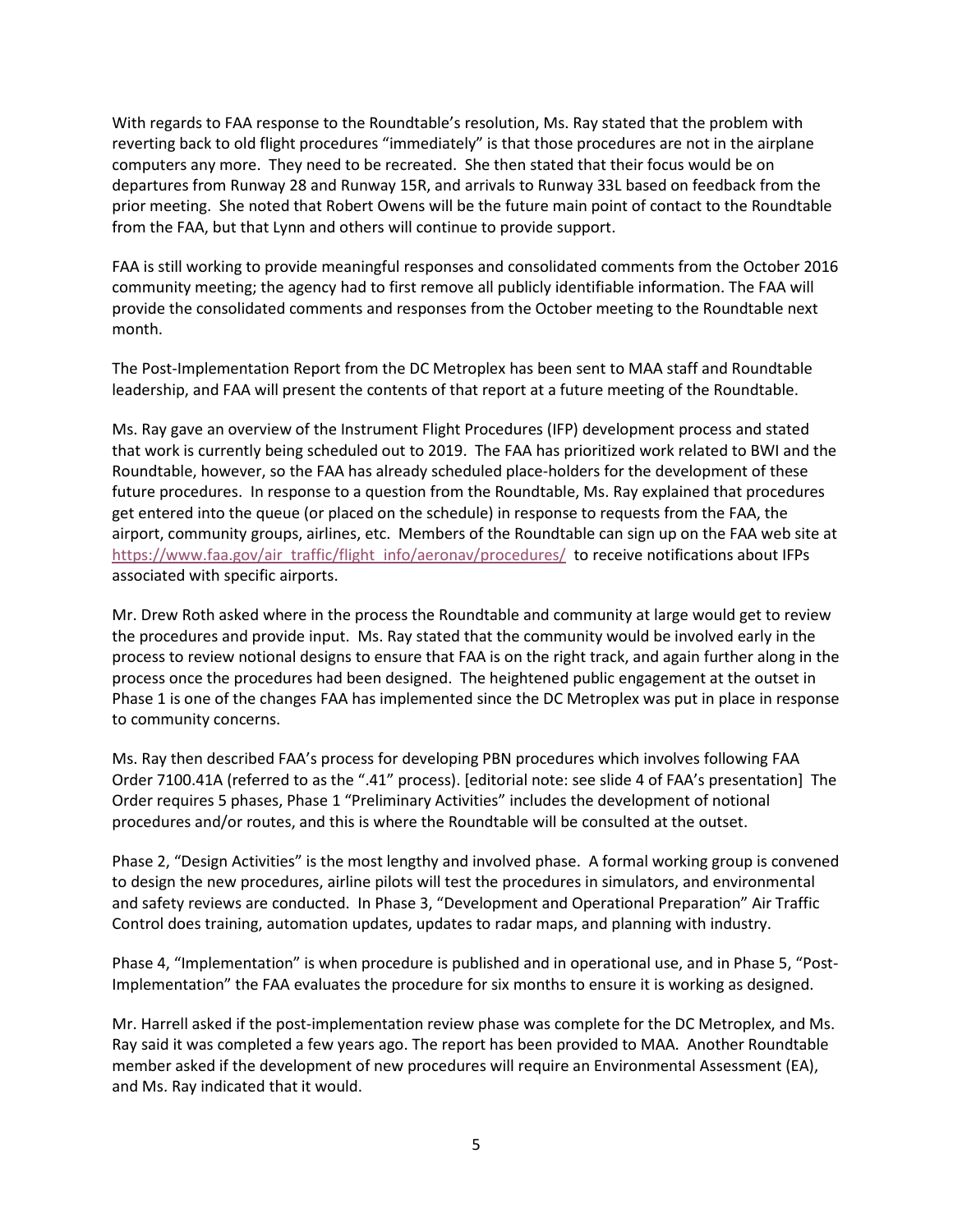Mr. Brasher asked the FAA if there was anything that could be done to speed up the process, such as additional funding from Congress or staff overtime. Ms. Ray replied that the FAA is already doing everything that it can to expedite the process as much as possible, and some steps of the process will take a certain minimum amount of time regardless of the funded or staff assigned. She stated that Bennie Hutto and his team may be able to find some more short-term solutions to tweak earlier in the process.

Mr. Roth asked FAA to prepare maps and use language that the layperson can understand, and asked for an explanation at a future meeting on what FAA did in the post-implementation phase of the DC Metroplex process.

Ms. Ray stated that the FAA would be more mindful of its use of acronyms and would strive to provide information in a format that the community can understand going forward.

Mr. Gary Smith asked if there were other airspace changes made recently outside of the DC Metroplex project that could explain some of the differences and community concerns, and Ms. Reese asked if some of the variation could be accounted for by seasonal changes or shifts in wind/weather patterns. Ms. Ray said changes would not have been caused by winds but there may be other things going on that she has to look into. Changes may not be NextGen procedures.

Mr. Scheffenacker asked the FAA how long until fixes (i.e. changes in airspace) can be completed. Ms. Ray said her best guess was between 18 – 24 months. Mr. Scheffenacker expressed skepticism that this would be achieved in two years.

Ms. Erica Wilemon made a comment regarding the other communities dealing with Metroplex / NextGen implementation such as Southern and Northern California, and noted the high number of meetings they had with the FAA. Charlotte, NC was also mentioned. Ms. Ray responded that those roundtables have been in existence for many years.

Mr. Roth discussed the EA for the DC Metroplex, and noted that the EA says there are no significant impacts from the project and no significant changes to flight patterns below 3000 feet. He referred specifically to Thomas Viaduct Middle School and the Oxford Square residential development that are being impacted by planes flying below 3000' AGL, placing these places within the DNL 65 dB noise contour. Mr. Roth asked the FAA for a specific justification as to why the flight paths as currently implemented do not create a significant impact for these properties. Ms. Ray agreed to respond to the request.

Ms. Ray responded that she would provide the data which actually comes from multiple different sources and that the location of the meeting would not matter.

Mr. Chancellor remarked that between the MAA, the FAA and the airlines, the data exists to understand exactly what was done, where and what the impact was. He asked the FAA to better acknowledge the significant impact their actions have had on the community and on people's lives. He also suggested greater face to face interaction between the MAA and FAA.

Several members of the Roundtable expressed concern over the length of time it was taking FAA to gather the necessary data and show it to the Roundtable.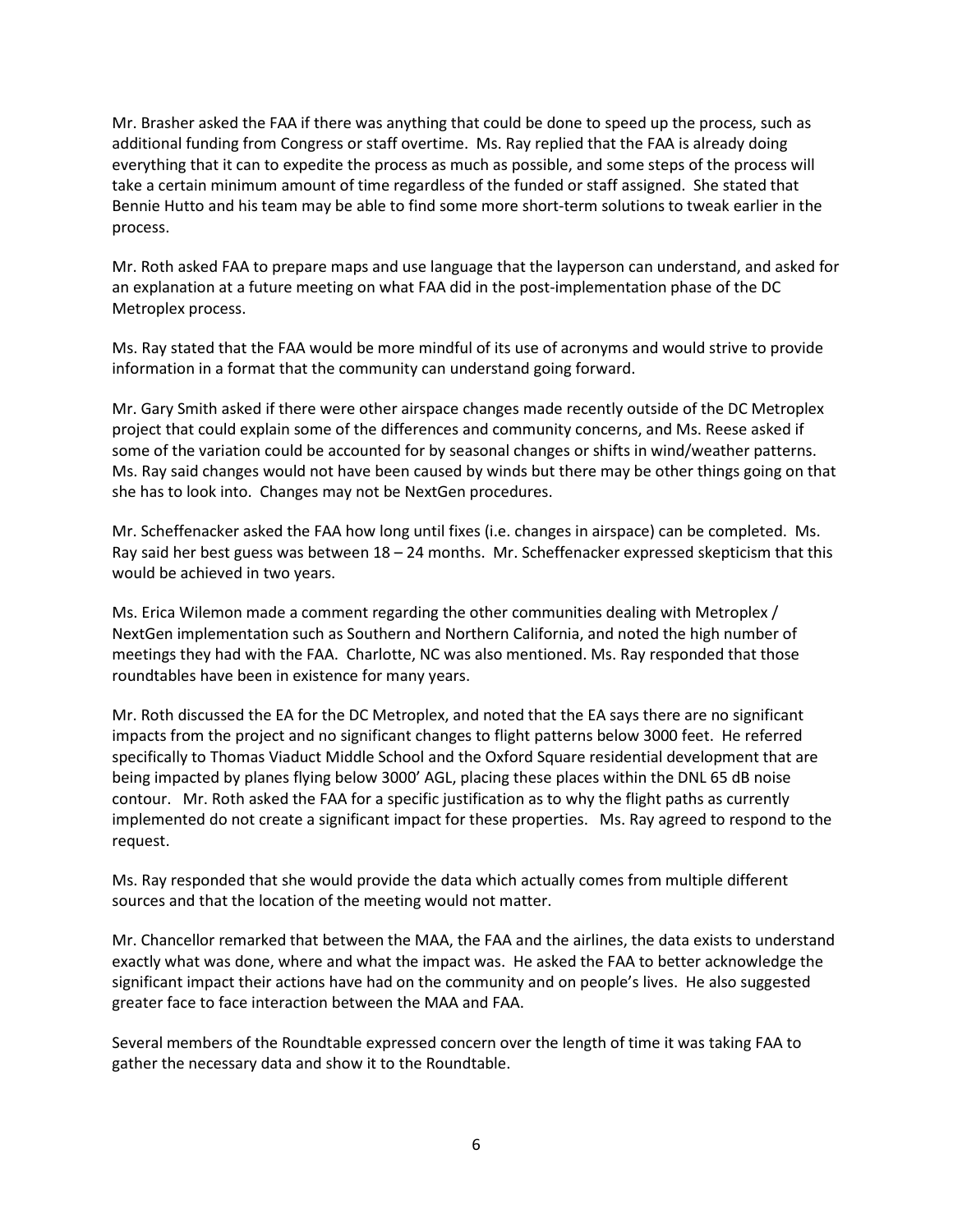Mr. Brasher emphasized that the Roundtable needed the FAA to set out their proposed plan of action to address the Roundtable's motion to revert to the features of pre-DC Metroplex/NextGen.

Ms. Ray discussed the efforts FAA was taking to compile the data, and noted that it takes a long time because there are several data sources, and a lot of information to go through to be able to present it to the Roundtable. She stated that both the FAA and MAA are expending resources to work on this, and she recommends that MAA gather and provide their own data in addition to FAA. In her experience, communities have preferred seeing data from both the airport and FAA to confirm accuracy.

Mr. Robert Owens (FAA) stated that the FAA is committed to finding a solution, and reiterated that FAA staff are also living in these communities and are affected by the noise. He stated that based on the Roundtable's concerns over altitudes, he has been working since last meeting to gather information on altitudes specifically. One component of this is understanding how many flights have been on visual approach and uncharted approach.

Mr. Bennie Hutto also stated he had been working with FAA colleagues to try and gather information on altitude since last meeting as well. However more information is needed and this will be presented next time.

Mr. Owens and Hutto stated that FAA would put a request on the Automatic Terminal Information Service (ATIS) that pilots stay above a certain altitude. There was some additional discussion about how effective this solution would be, and how far out pilots tune in to the ATIS.

Mr. Chancellor asked the FAA to prepare slides next meeting that show every change that was made from before Metroplex to after, both arrivals and departures as well as altitudes, and that the maps need to show communities further out. Ms. Ray agreed that the FAA would have additional data to show at the next meeting.

In response to a question from Mr. Toller, Ms. Ray replied that information on the number aircraft using the visual approaches is not in a database. FAA needs to listen to the radio communications to note the use of particular approaches, and this is one of the reasons why it is taking a long time to gather the information.

Mr. Hutto walked through a number of the slides looking at flight path changes for the following:

- Runway 15 departures pre-Metroplex
- Runway 15 departures during Metroplex (i.e. TERPZ4-5)
- Runway 15 departures post-Metroplex (i.e. TERPZ 6)
- Runway 28 departures pre-Metroplex
- Runway 28 departures during Metroplex (i.e. TERPZ4-5 / CONLE)
- Runway 28 departures post-Metroplex (i.e. TERPZ 6/ CONLE3)
- Runway 33 arrivals pre-Metroplex
- Runway 33 arrivals post-Metroplex (i.e. RAVNN/MIIDY2)

The Roundtable members discussed the changes made to the flight tracks from Runway 28 departures, specifically a sight right turn that routed flights over the aforementioned elementary school and Oxford Square neighborhood, Hanover, Elkridge and Columbia. The discussion included mention of navigational points on the TERPZ procedure, especially the point "WONCE" and how WONCE moved between versions of the TERPZ procedure. The discussion also included mention of the flight track dispersion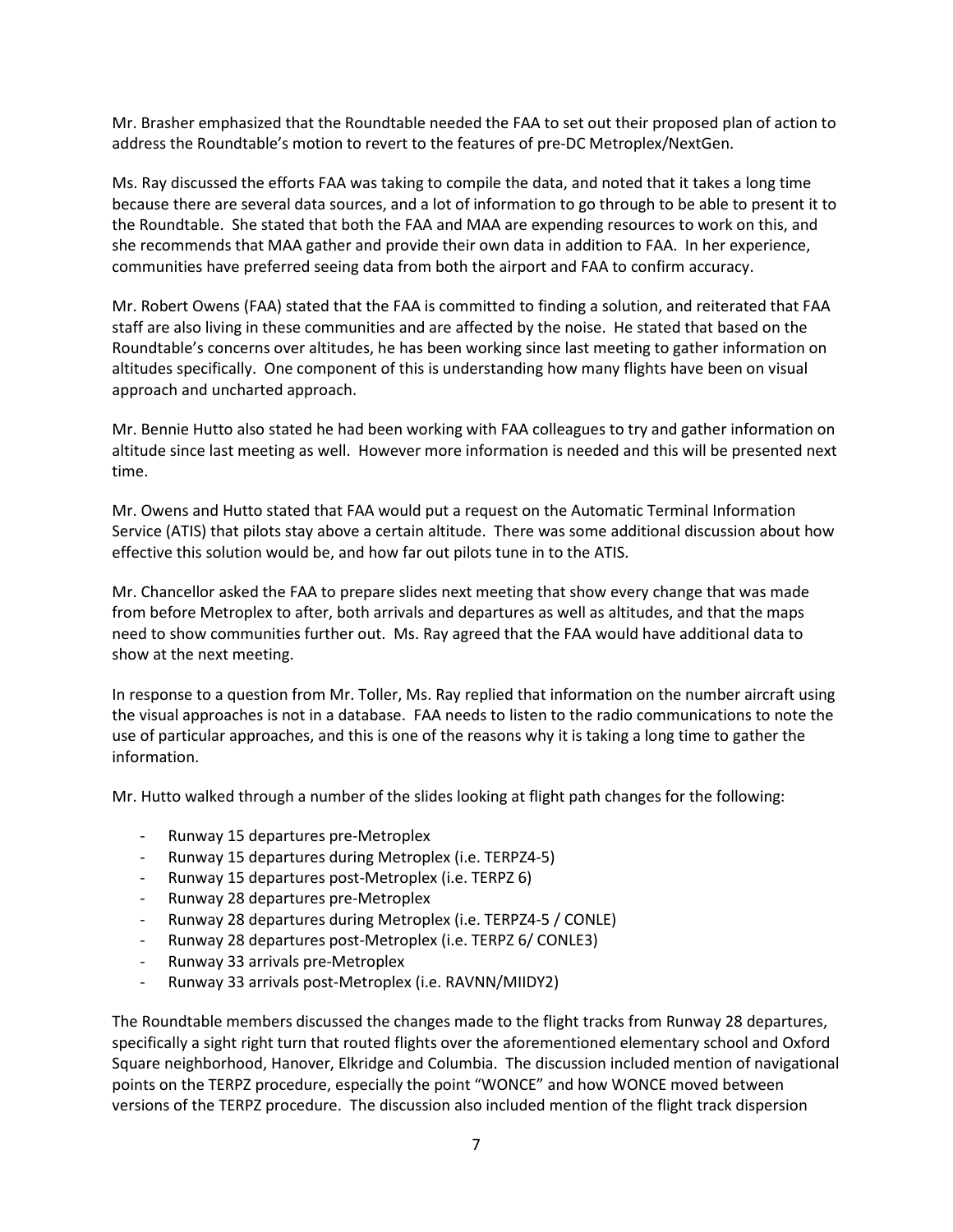(wide corridors) in the earlier version of the TERPZ, and that the newer version of the TERPZ had more concentrated paths (narrower corridors).

The discussion continued into the TERPZ procured for Runway 15R departures, and of the 1 nautical mile turn reference the Distance Measuring Equipment (DME). Mr. Chancellor mentioned the changes that have occurred over Howard Community College as a result. [editorial note: Howard Community College is located in Columbia, MD)

There was a lengthy discussion on the Runway 33L arrivals as well, specifically on at what point the flights get in line for arrivals, what the altitudes are at certain way points (SPLAT and GRAFE), and where the flights come into the flight path. The request to have the maps look further out was reiterated and FAA agreed.

Mr. Toler asked if visual approaches were being used more frequently and who makes the decision to use a visual approach. Mr. Owens stated that FAA should be able to answer that question at the next meeting. Approaches would have to be listened to individually to see what was visual. It takes time.

Mr. Roth asked which approaches were being looked into. Mr. Owens said Runway 33L. Mr. Roth requested that approaches to Runway 10 also be looked at. Mr. Owens replied that FAA could look into Runway 10 approaches as well.

A Roundtable member asked about the approach angle and whether it was possible to keep the planes at a higher altitude until they were closer to the airport. Mr. Hutto said they would look into what was possible but safety is the first priority and the planes have to descend to a certain altitude by a certain distance out otherwise they wouldn't make the landing.

Mr. Verchinski stated that FAA modeled the Performance Based Navigation (PBN) but never went back and validated any of the data. Asked how did FAA get to Phase 5 without going to the ground to validate the data. Ms. Ray stated that ground validation isn't part of the process.

Mr. Brasher asked a question about the planes in the vicinity that are not taking off or landing at BWI that are not part of Metroplex and Mr. Hutto stated that is one of the reasons why altitudes for arriving and departing flights are set, so as to avoid conflicts between aircraft.

Mr. Hutto suggested that one of the fixes FAA may consider is slowing down the aircraft, or spacing them out a little more in their approaches. Ms. Ray said this is something the Roundtable and FAA would have to discuss with the airport, what the peak hourly rate is / should be.

Roundtable members, specifically Mr. Lee expressed a desire to move the waypoint WONCE (near Columbia) back to where it was originally (pre-Metroplex slide vs post-Metroplex slides) and create more flight dispersion of the departures and arrivals. Asked if multiple waypoints could be used. Mr. Hutto said FAA can look at different dispersion possibilities. Will have to take into account other flight tracks from other airports.

Mr. Hutto stated that he understood that traffic had increased on 33L. Dan Klosterman stated that planes were coming in much lower the 2,100' near SPLAT that was shown on the slide.

Mr. Brasher asked why the two new concentrated flight paths shown on the 2016 slide flying directly north over Crownsville for eventual landing on 33L are being flown, particularly the eastern of the two